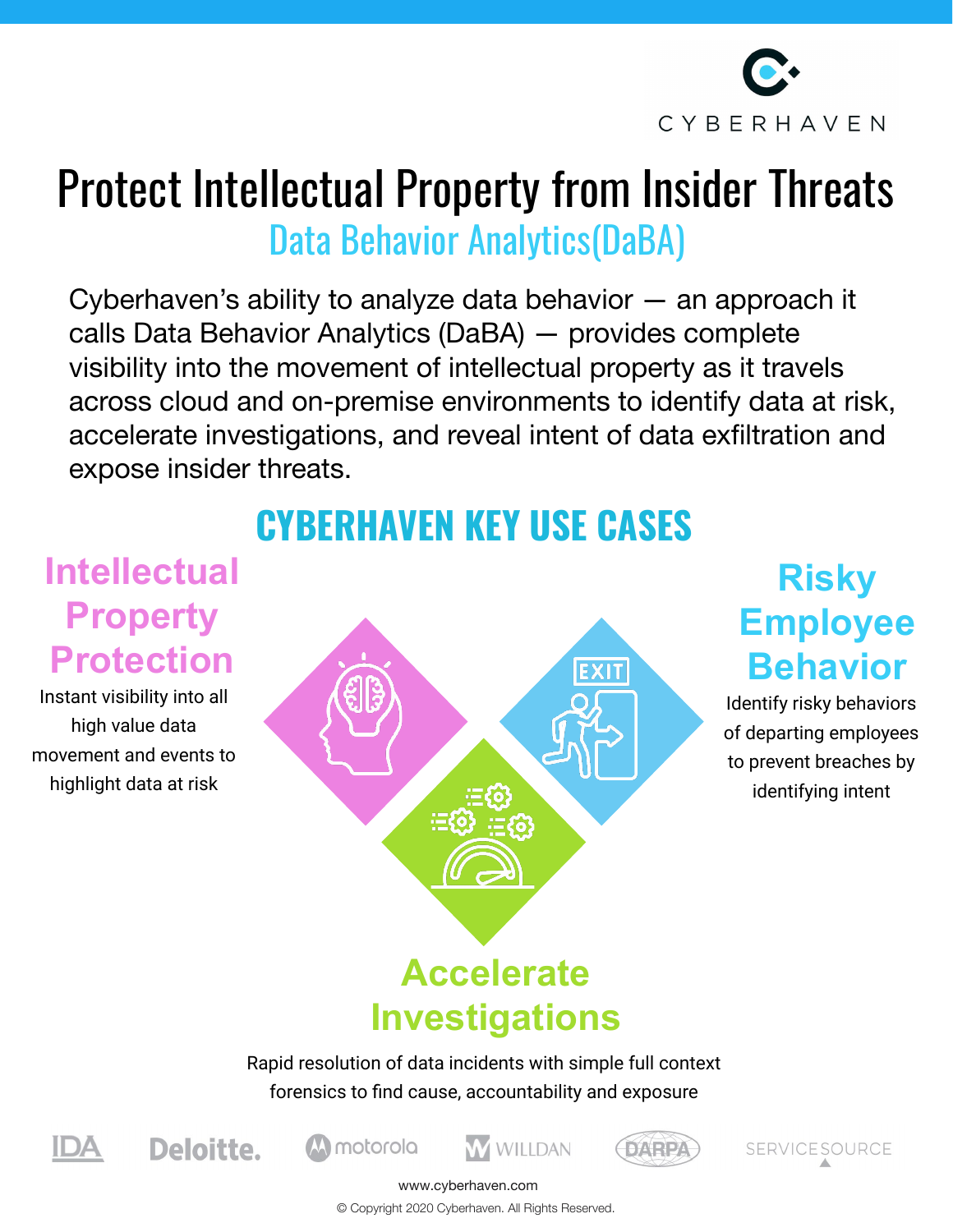# **INSTANT VISIBILITY WITH DaBA**



Data Behavior Analytics IN ACTION: links and shows the complete journey of data in simple intuitive data flows to immediately reveal the mishandling of data.



#### Sensors **trace** data flows and **journal** all file activities including:

- **→** Creation, upload, download, open, modify, move and copy
- **→** Export of data and reports from databases and applications

Delivers immediate visibility since Cyberhaven traces all data activity automatically, across all data silos (including endpoints, databases, email and an ever growing number of cloud SaaS applications).

- Creates a complete contextual journal of how each piece of sensitive data was accessed and exposed.
- Reveals the data journey of sensitive data highlighting surprising destinations.
- $\rightarrow$  Cutting / pasting of content from emails, files and documents
- $\rightarrow$  Receipt of emails, files and documents
- Tracks data behavior across all environments as data travels to and from cloud apps for insights into sources of risk.
- Monitors sensitive business transactions within cloud-based applications and platforms like Office 365, SharePoint, and Salesforce.
- Easy and rapid deployment of sensors gives immediate visibility.

#### **Contact us at info@cyberhaven.com**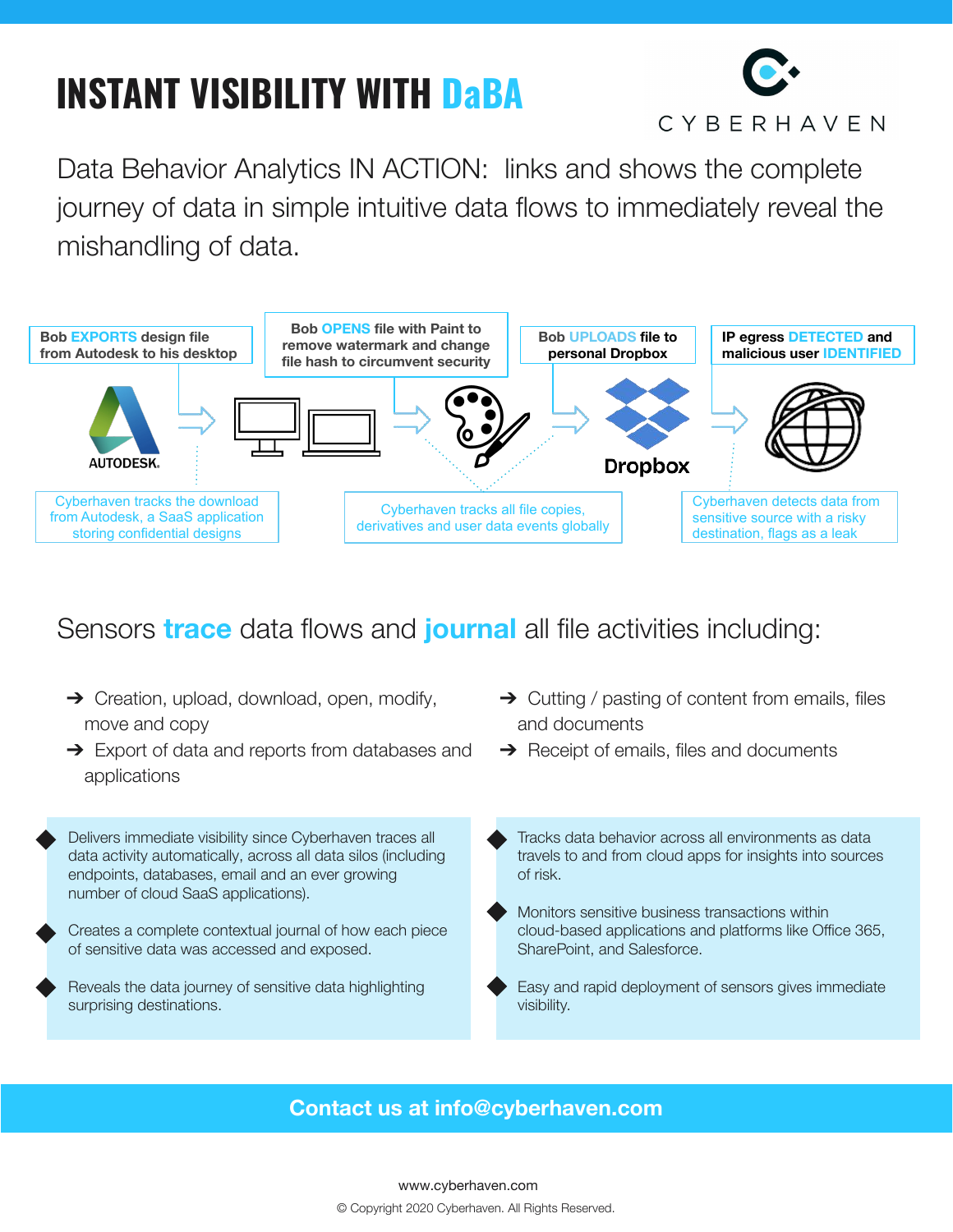



# **PROTECT INTELLECTUAL PROPERTY**

Provide real time discovery and monitoring of all critical assets to expose insider threats. See everywhere your intellectual property (designs, source code, diagrams, specs, etc) is going.

#### **COLLECT & CORRELATE**

DaBA immediately starts to collect and automatically correlates information regarding all data movement and helps you focus on your sensitive data at risk.



Cyberhaven reveals all risky destinations for high value data in your company to evaluate risk and identify areas where remediating controls are required.

**DESTINATIONS**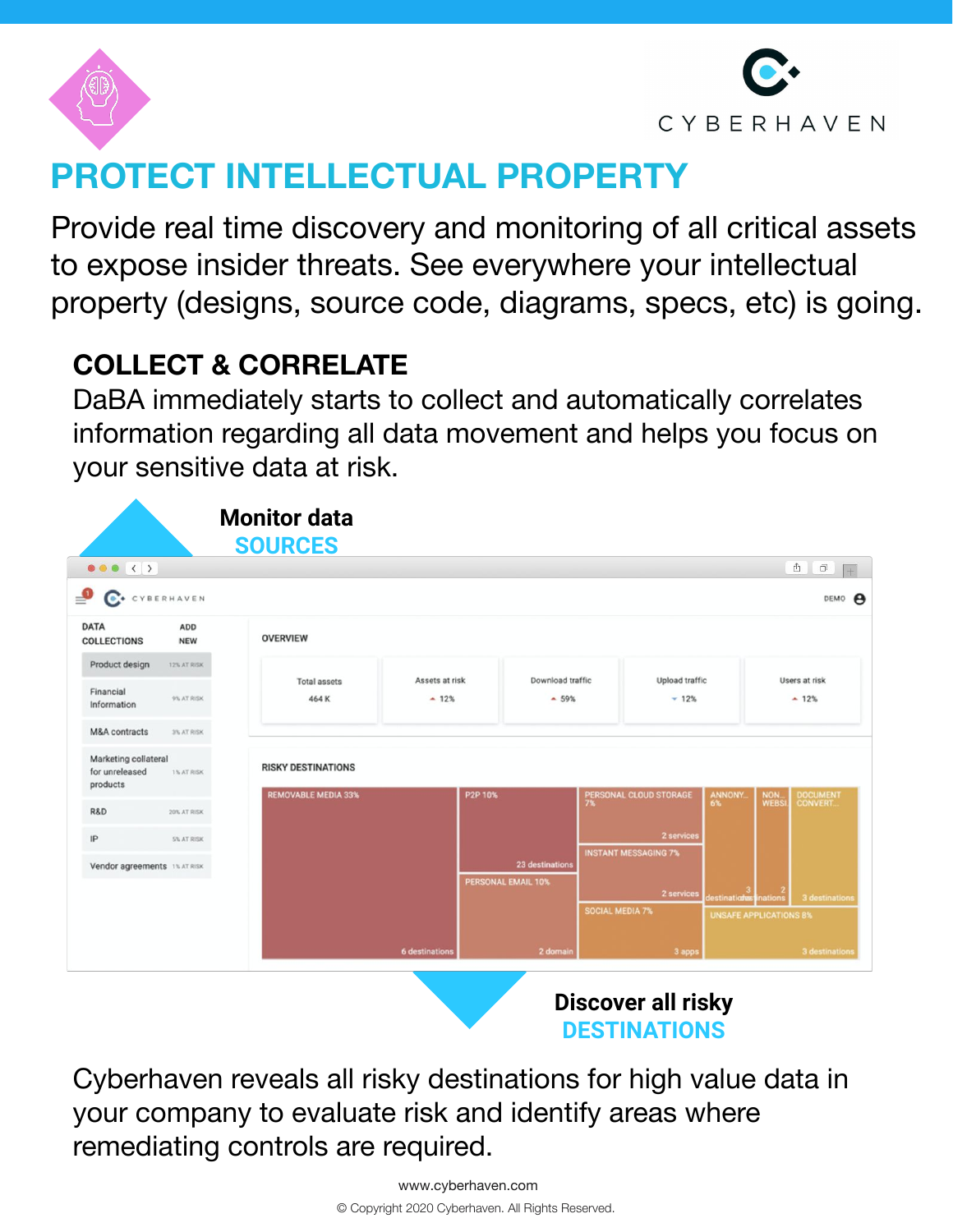



# **RISKY EMPLOYEE BEHAVIOR**

We help you differentiate between careless and malicious users by showing intent behind data exfiltration enabling you to take appropriate actions.

#### **DETECT & RESPOND**

Automatically detect and respond to sensitive data flows to

risky destinations.



See the risk across all your data and specific data sources so you can prioritize your sources of risk and take action immediately. No requirement for modelling or creating patterns. Risky actions are automatically detected and highlighted for you.